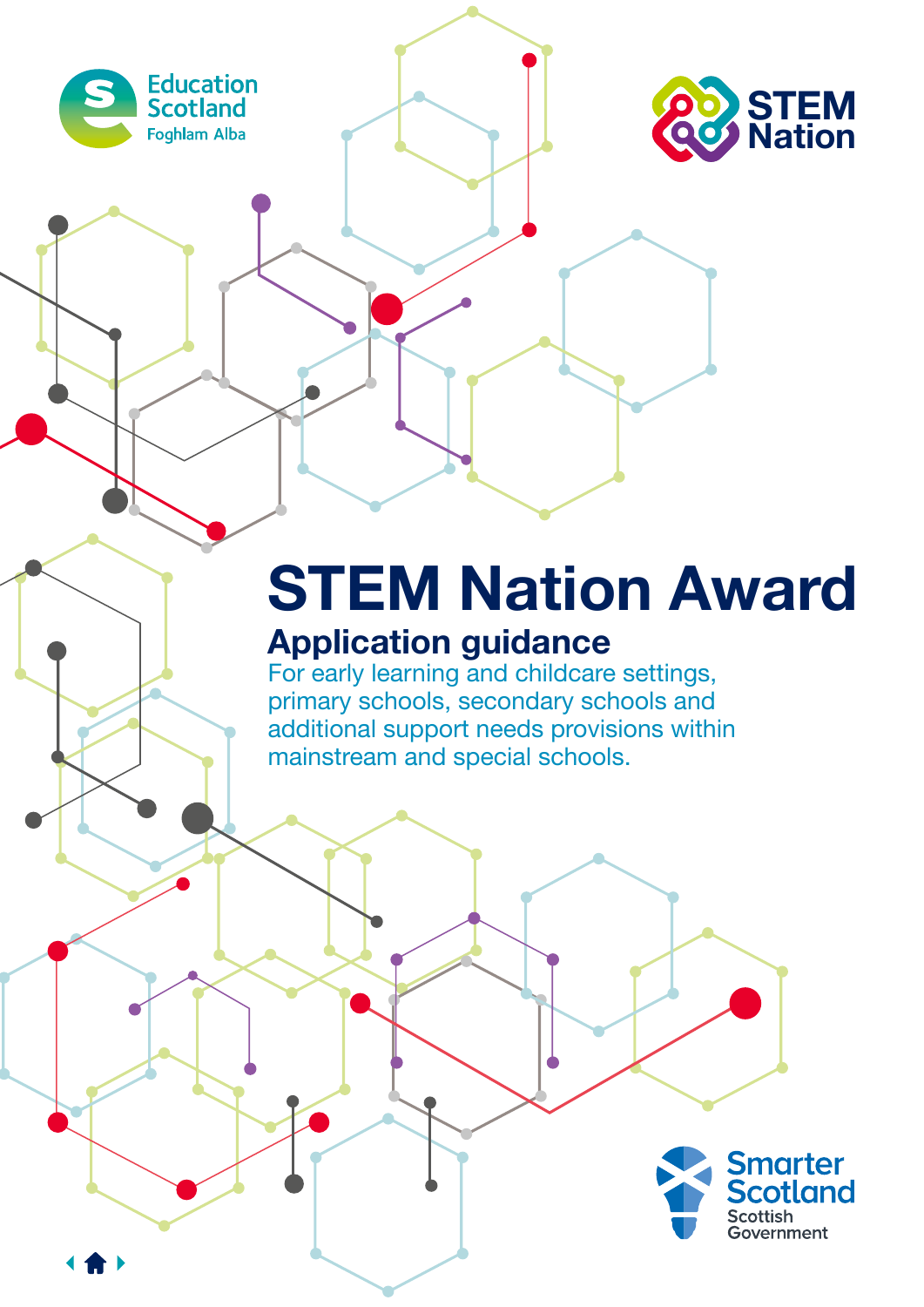

#### **The following terminology is used throughout this guidance:**

- For the purposes of this document, 'practitioner' is a single term which encompasses all staff and adults who are qualified and or registered to work with children and young people. This includes childminders, early learning and childcare practitioners, teachers, headteachers, setting managers, school support staff and technical support staff.
- The term 'setting' is used to refer to early learning and childcare settings, primary schools, secondary schools and schools or settings which provide specialist provision for learners with additional support needs.
- The term 'learning community' is used to refer to both structured and informal groups of settings where collaboration and joint working takes place. This may include

school clusters, associated schools groups, local management groups, joint campuses, schools under shared headship and collaboration between childminders, private nurseries and or local authority early learning and childcare settings.

- The term 'STEM partner' is used to refer to industry partners including employers, further and higher education institutions, academic or professional organisations, third sector organisations and also includes parents or carers who are part of the STEM workforce.
- The term 'STEM partnership' is used to refer to planned and sustained engagement between settings and their STEM partner(s). This is unlikely to include one-off site visits, workshops or competitions.

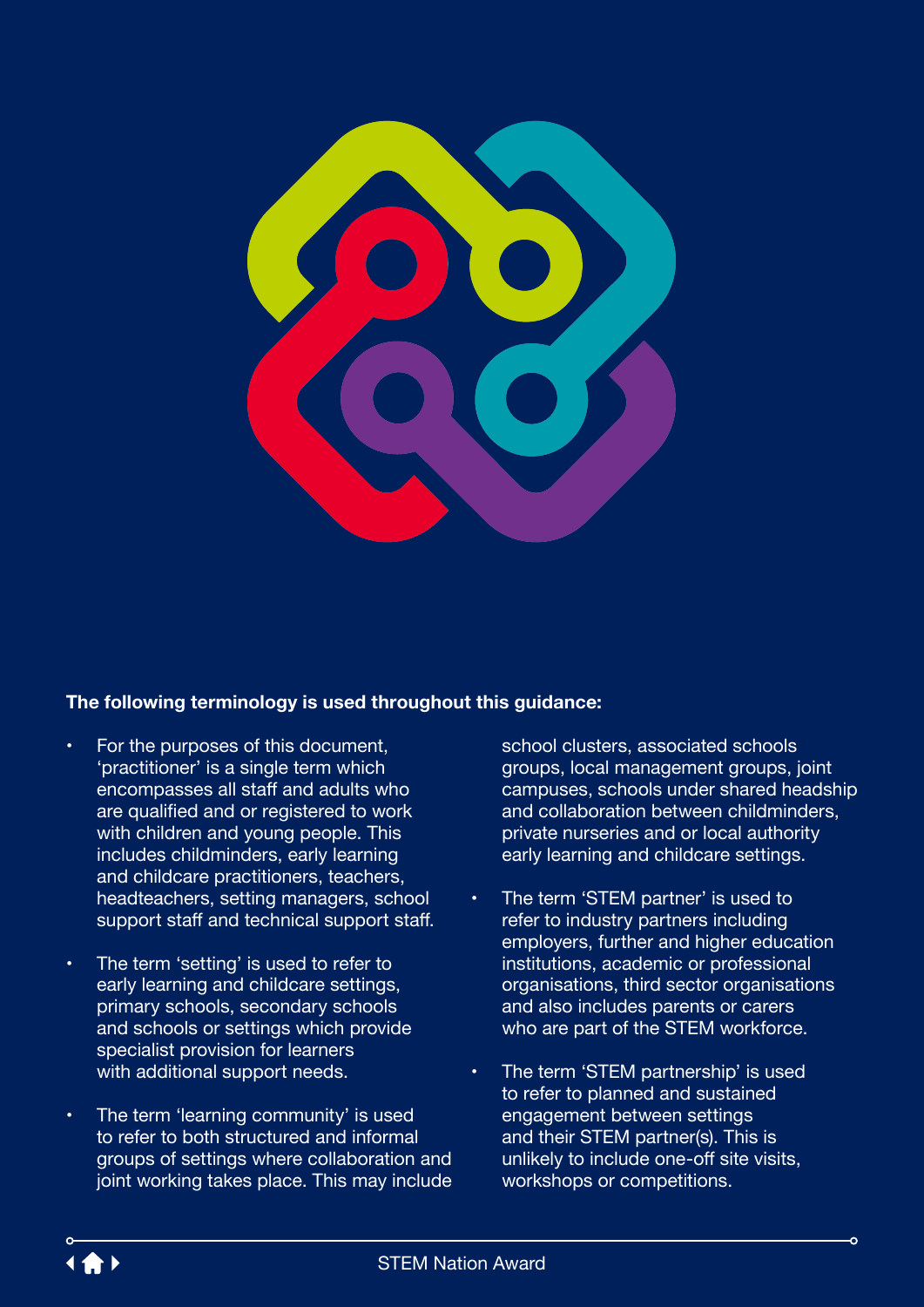# **Contents**



| $\sqrt{2}$<br>An overview of STEM in Scotland |   |
|-----------------------------------------------|---|
| <b>STEM Nation Award programme</b>            | 3 |
| <b>Applying for award elements</b>            | 4 |
| The five elements                             | 5 |
| Leadership in STEM                            |   |
| <b>STEM family learning</b>                   |   |
| Employability and STEM partnership working    | 8 |
| <b>STEM curriculum and learner pathways</b>   | 9 |
| Equity and equality in STEM                   |   |
| <b>Action plan and validation</b>             |   |
| <b>Appendix: STEM action plan template</b>    |   |

-o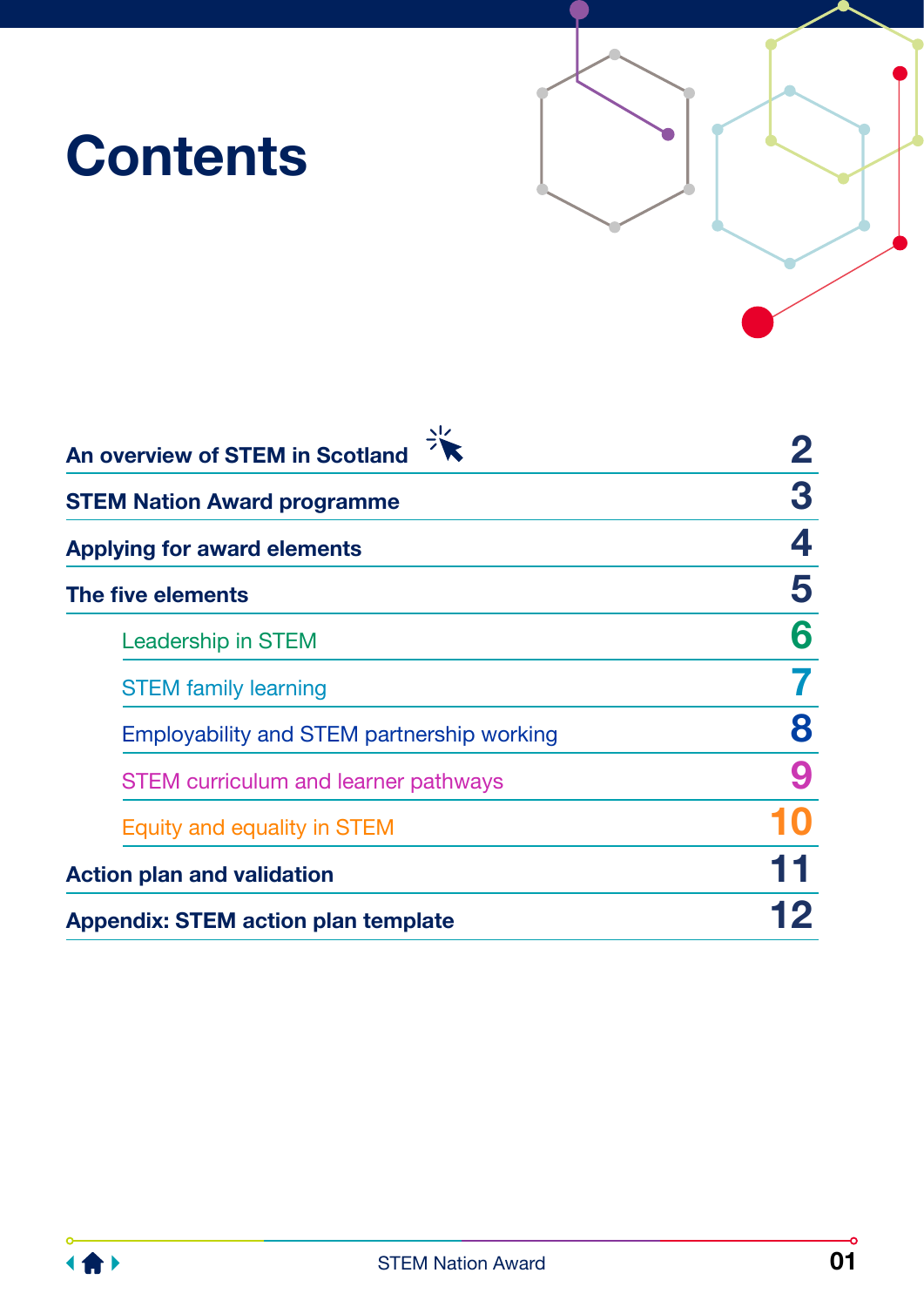# **An overview of STEM in Scotland**

<span id="page-3-0"></span>**In an increasingly fast-paced and technologically-driven world, Scotland's economic and social development is being driven by cutting-edge advancements in the fields of science, technology, engineering and mathematics (STEM). All sectors of education, training and lifelong learning have a key role to play in equipping Scotland's citizens with the specialised STEM skills and capabilities that will allow them to access these exciting opportunities.**

#### The **[STEM Education and Training](https://www.gov.scot/policies/science-and-research/stem-education-training/)**

**[Strategy for Scotland](https://www.gov.scot/policies/science-and-research/stem-education-training/)** sets out a vision which strives to improve STEM engagement across our society to boost our economy and enable all people in Scotland to thrive and adapt to our changing world.

#### **The strategy aims to:**

- build the capacity of the education and training system to deliver **excellent** STEM learning so that employers have access to the workforce they need;
- • close **equity** gaps in participation and attainment in STEM so that everyone has the opportunity to fulfil their potential and contribute to Scotland's economic prosperity;
- **inspire** children, young people and adults to study STEM and to continue their studies to obtain more specialist skills; and
- **connect** the STEM education and training offer with labour market need – both now and in the future – to support improved productivity and inclusive economic growth.

Education Scotland has played a central role in delivering many of the STEM Strategy actions. One of the key actions for our organisation has been to develop a STEM awards programme to encourage and support whole setting and community approaches to STEM. This has been an exciting development for Education Scotland and we are pleased to now offer schools and early learning and childcare settings the opportunity to gain recognition for their commitment and achievements in relation to STEM. The awards programme will provide opportunities for settings to participate regardless of whether they are just starting out with STEM or already demonstrate aspects of highly effective STEM practice.



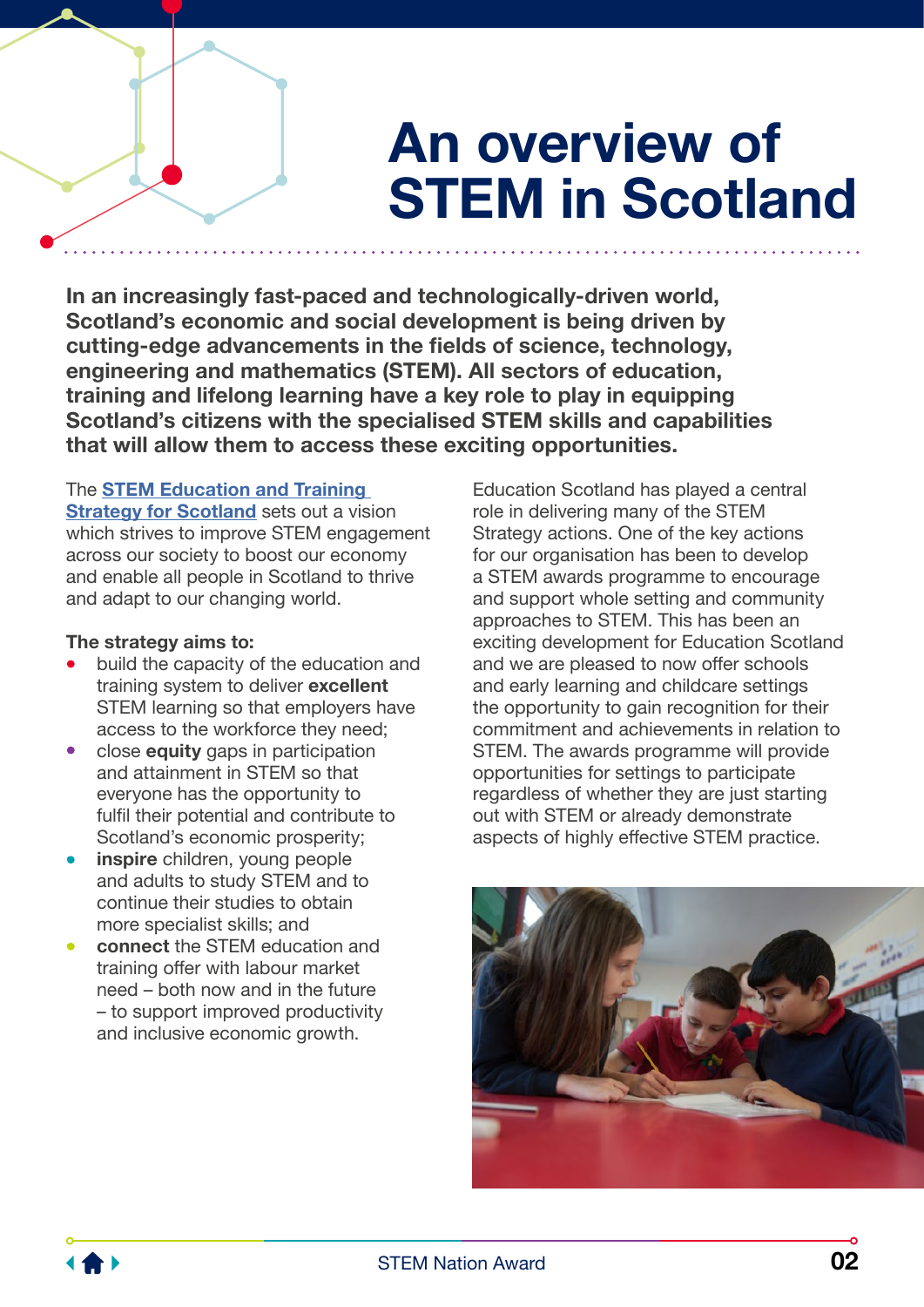# <span id="page-4-0"></span>**STEM Nation Award programme**

### **What is the purpose of the award? Why should we apply?**

**The STEM Nation Award programme celebrates, promotes and builds effective practice in STEM education within and across sectors.**



All early learning and childcare settings, primary schools, secondary schools and additional support needs provisions within mainstream and special schools are eligible to apply for the STEM Nation Award.

You should engage with Education Scotland's **[STEM self-evaluation framework](https://education.gov.scot/improvement/learning-resources/STEM-self-evaluation)** prior to applying for the award.

The award consists of five elements that you can work towards over time. Settings that achieve all five elements within a three year period will be eligible for the full STEM Nation Award.

#### **The five STEM Nation Award elements are:**

- Leadership in STEM
- **STEM family learning**
- Employability and STEM partnership working
- **STEM curriculum and learner pathways**
- Equity and equality in STEM



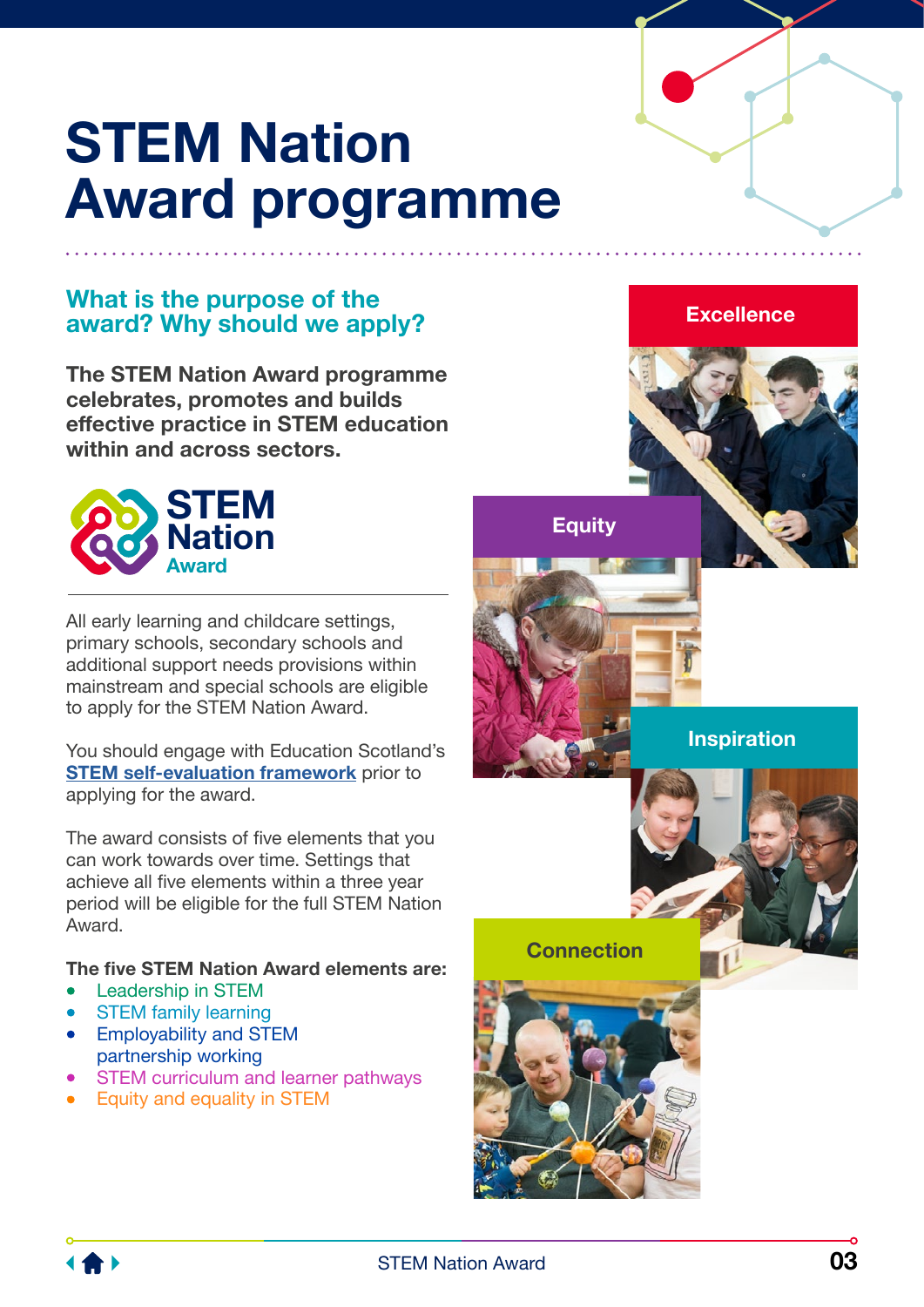# **Applying for award elements**

**Self-evaluate and register online**

### <span id="page-5-0"></span>**What is the process?**

**Settings are advised to complete a self-evaluation of current STEM practice prior to applying for the STEM Nation Award. Education Scotland's STEM selfevaluation framework guides you through this process.** 

**There are three simple steps involved in the application process:**

#### **1. Registration**

You should visit **[STEMnation.scot](http://STEMnation.scot)** and complete the online registration form.

#### **2. Gather and submit evidence**

After registering for the award, you will have a three year time period to gather and submit evidence for all five elements of the STEM Nation Award. You should use the template and guidance available on the **[STEMnation.](http://STEMnation.scot) [scot](http://STEMnation.scot)** website to help prepare your submission.

#### **3. Action plan and validation**

After submitting evidence for all five elements, you will be invited to share details of your STEM action plan with the validation team. Your action plan should clearly explain how you intend to share your STEM journey and successes with others. Further guidance is provided later in this document.

Following successful validation, your STEM Nation Award will be valid for three years. Any setting looking to renew their award after this period should prepare a revised STEM action plan and submit evidence demonstrating STEM practice which has been maintained, improved and introduced following the original application.



#### **Useful links**

- **[STEM self-evaluation and improvement](https://education.gov.scot/improvement/learning-resources/STEM-self-evaluation)  [framework](https://education.gov.scot/improvement/learning-resources/STEM-self-evaluation)**
- Your regional STEM Education Officer can offer guidance and support with your application. You may wish to contact them via email: **[STEM@educationscotland.gov.s](mailto:STEM%40educationscotland.gov.scot?subject=)cot**

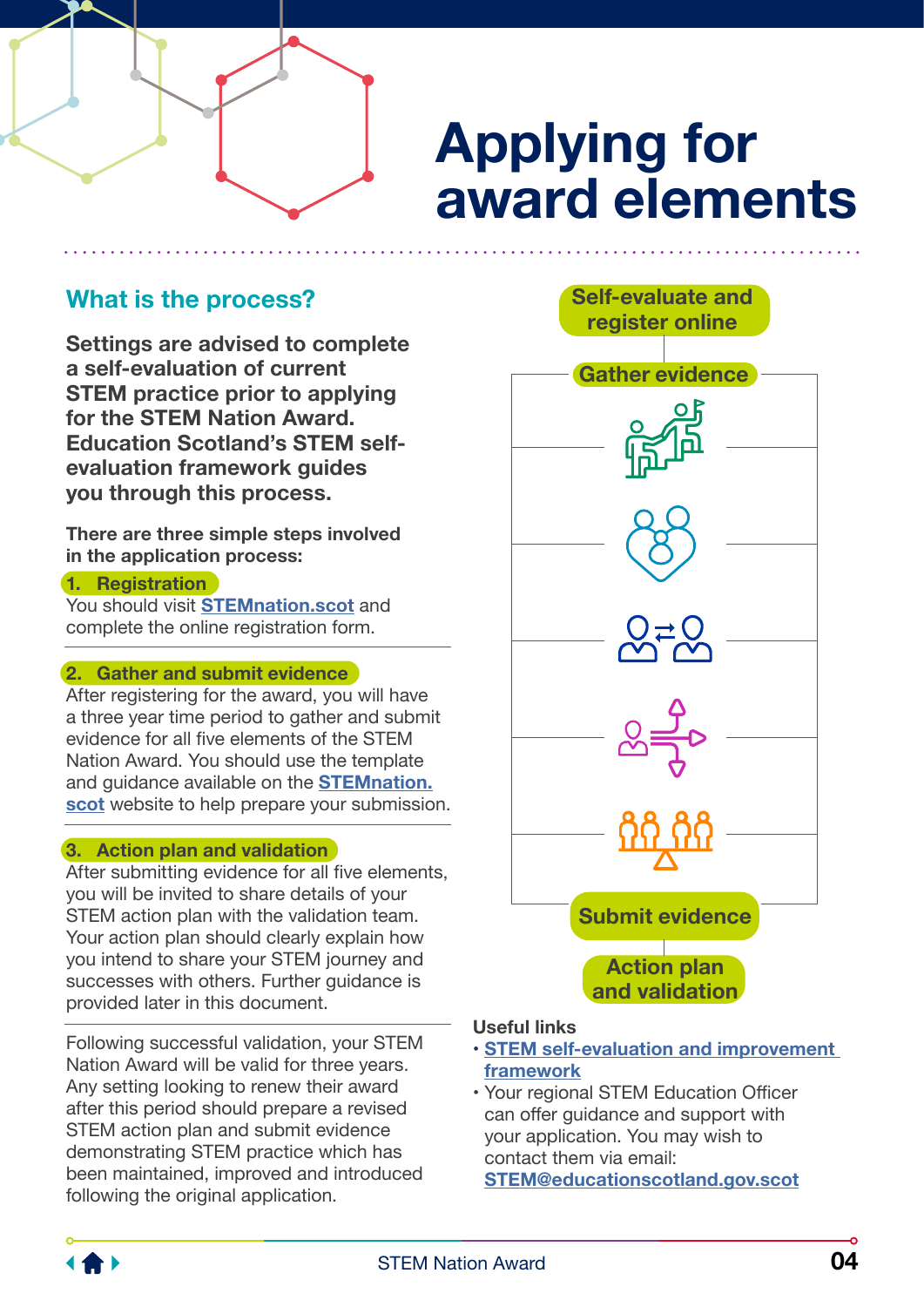# <span id="page-6-0"></span>**The five elements**

**Self-evaluate using the STEM self-evaluation framework**



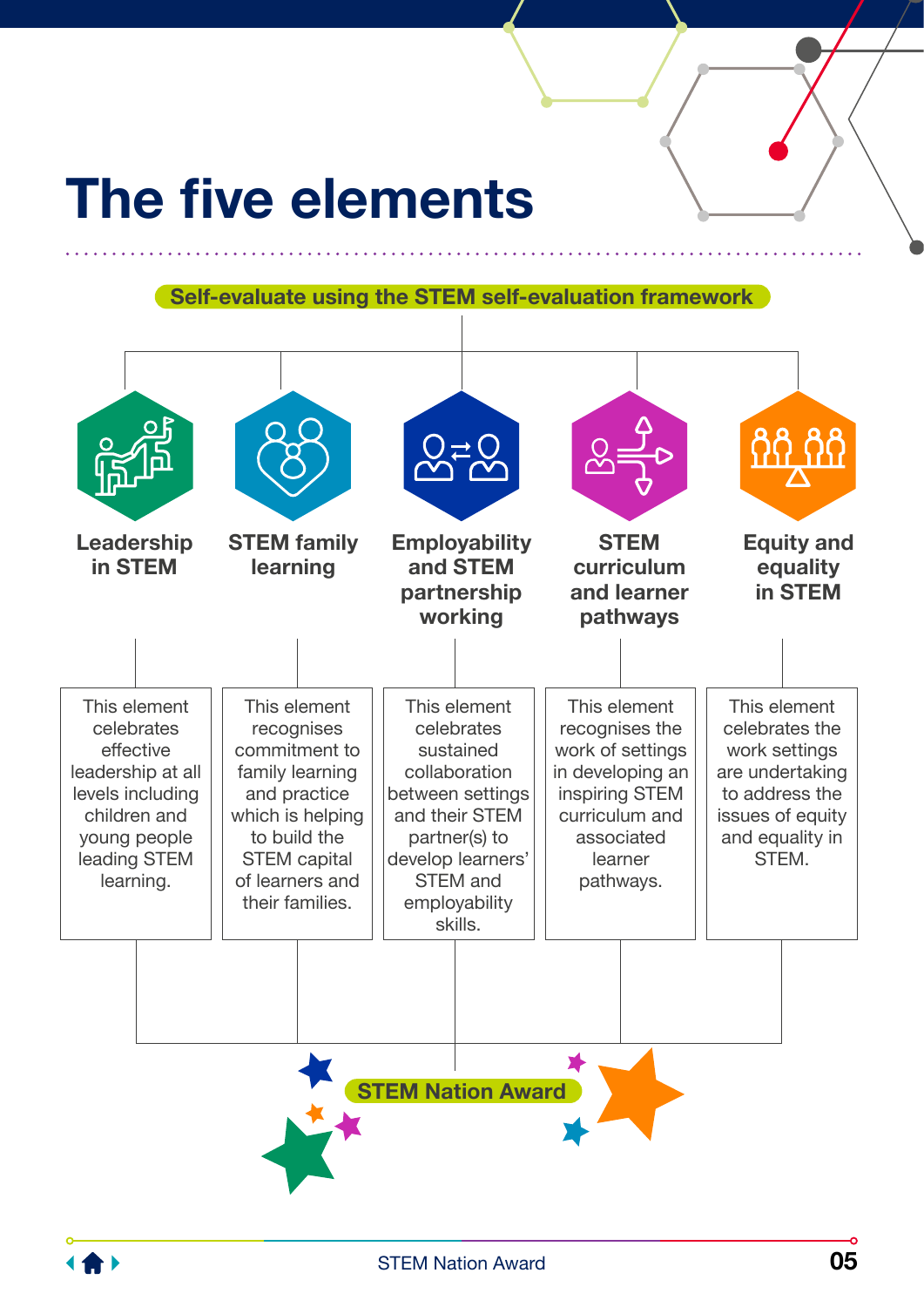<span id="page-7-0"></span>









### **Leadership in STEM**

#### **Who is this for?**

The **Leadership in STEM** element celebrates effective leadership at all levels including children and young people leading learning.

Senior leaders, practitioners and learners in settings applying for this element will all be contributing to the planning for and delivery of **excellence** and **inspiration** in STEM learning.

#### **What does this look like?**

- Our shared vision and rationale for STEM was developed in collaboration with a range of stakeholders.
- Where appropriate, a core team of staff provide effective planning, coordination and leadership for STEM.
- We make time for professional dialogue, collegiate learning and self-evaluation to support and inform improvements in STEM.
- Ongoing collaborative and collegiate working helps to build our STEM practice and develop our pedagogy.
- Practitioners demonstrate leadership in STEM learning and are helping to motivate, inspire and support others.
- We use data and evidence of learners' progress in STEM to help us meet the needs of our learners and promote equity.
- • Learners have a range of opportunities to take decisions about their STEM learning and to lead others' learning.

#### **Links to key documents and resources:**

- **[STEM self-evaluation framework](https://education.gov.scot/improvement/learning-resources/STEM-self-evaluation)**
- **[How good is our school? \(Fourth edition\)](https://education.gov.scot/improvement/self-evaluation/HGIOS4)**
- **[How good is our early learning](https://education.gov.scot/improvement/self-evaluation/how-good-is-our-early-learning-and-childcare/)  [and childcare?](https://education.gov.scot/improvement/self-evaluation/how-good-is-our-early-learning-and-childcare/)**
- **[Education Scotland: Professional](https://professionallearning.education.gov.scot)  [learning and leadership](https://professionallearning.education.gov.scot)**
- 
- **[Education Scotland: Raising Aspirations](https://education.gov.scot/improvement/learning-resources/raise/)  [in Science Education](https://education.gov.scot/improvement/learning-resources/raise/)**
- **[GTCS Professional Standards](https://www.gtcs.org.uk/professional-standards/professional-standards.aspx)**
- **[Young STEM Leader programme](https://www.youngstemleader.scot/)**

The online directory and research pages on **[STEMnation.scot](http://STEMnation.scot)** provide further links to professional reading materials, resources and organisations offering professional learning opportunities.

- A statement of your setting's STEM vision.
- Screenshots of your STEM self-evaluation.
- School, setting or faculty improvement plans featuring STEM.
- Feedback from practitioners after engaging with STEM professional learning activities.
- Photographs or links to videos of children and young people leading STEM learning, including as Young STEM Leaders.
- Samples of learner evidence from the Young STEM Leaders programme.

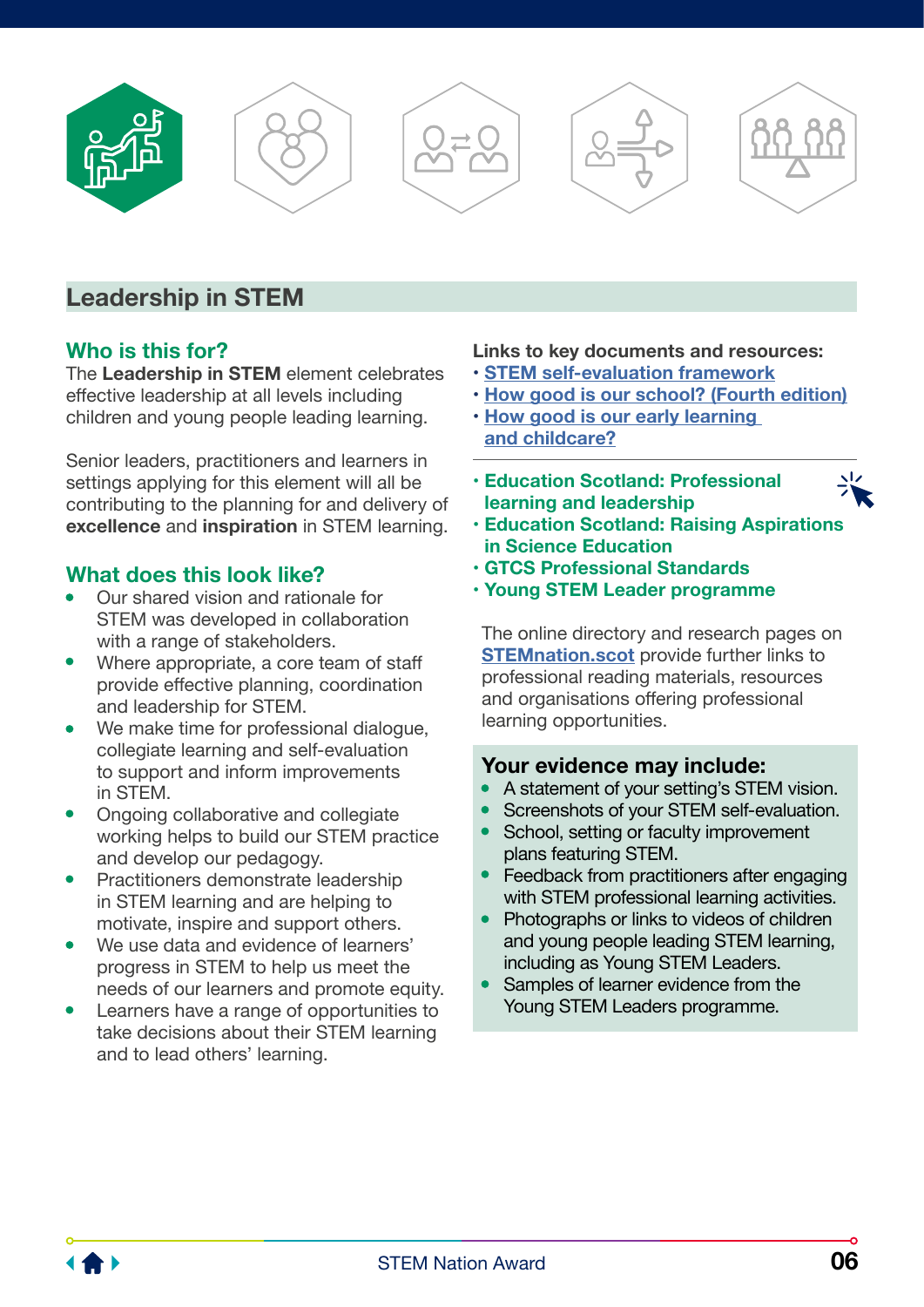<span id="page-8-0"></span>









### **STEM family learning**

#### **Who is this for?**

The **STEM family learning** element recognises practice and commitment to family learning within early learning and childcare settings and schools.

Settings applying for this element will be using STEM to make **connections** with the local community. This work will be helping to deliver **equity** in STEM by building STEM capital to support all learners and their families.

#### **What does this look like?**

- We work in partnership with relevant agencies, including community learning and development, third sector and further education partners, to develop and deliver relevant, fun and engaging STEM family learning opportunities.
- Parents and families are actively and meaningfully involved in STEM family learning programmes and activities.
- Practitioners' work with parents and families to identify and reduce barriers to participation. Parents' own learning journeys are negotiated, valued and supported.
- STEM education is a regular feature in our school or setting events and communications with parents and families.
- Our parents and families are gaining an understanding of the importance of STEM skills, careers and pathways.

#### **Links to key documents and resources:**

- **[STEM self-evaluation framework](https://education.gov.scot/improvement/learning-resources/STEM-self-evaluation)**
- **[How good is our school? \(Fourth edition\)](https://education.gov.scot/improvement/self-evaluation/HGIOS4)**
- **[How good is our early learning](https://education.gov.scot/improvement/self-evaluation/how-good-is-our-early-learning-and-childcare/)  [and childcare?](https://education.gov.scot/improvement/self-evaluation/how-good-is-our-early-learning-and-childcare/)**
- **[Learning together: national action plan](https://www.gov.scot/publications/learning-together-scotlands-national-action-plan-parental-involvement-parental-engagement/)**
- **[Parentzone Scotland](https://education.gov.scot/parentzone)**
- **[Education Scotland: Community learning](https://education.gov.scot/education-scotland/scottish-education-system/cld/)  [and development](https://education.gov.scot/education-scotland/scottish-education-system/cld/)**
- **[What is family learning?](https://education.gov.scot/improvement/research/what-is-family-learning)**
- **[Family Learning Framework](https://education.gov.scot/improvement/practice-exemplars/family-learning-framework/)**
- **[Engaging parents and families](https://education.gov.scot/improvement/learning-resources/engaging-parents-and-families-a-toolkit-for-practitioners/)  [A toolkit for practitioners](https://education.gov.scot/improvement/learning-resources/engaging-parents-and-families-a-toolkit-for-practitioners/)**

The online directory at **[STEMnation.scot](http://STEMnation.scot)** provides further links to organisations and resources that offer professional learning opportunities and support in this area.

- Survey feedback from parents and families.
- A calendar or outline of STEM family learning opportunities.
- Communication with parents and families regarding STEM such as newsletters. website information or social media feeds.
- Data showing the number of parents and families engaging with STEM family learning activities.
- Photographs or links to videos from family learning events.
- A supporting statement from a community partner that has benefitted from a STEM activity led by the school or setting.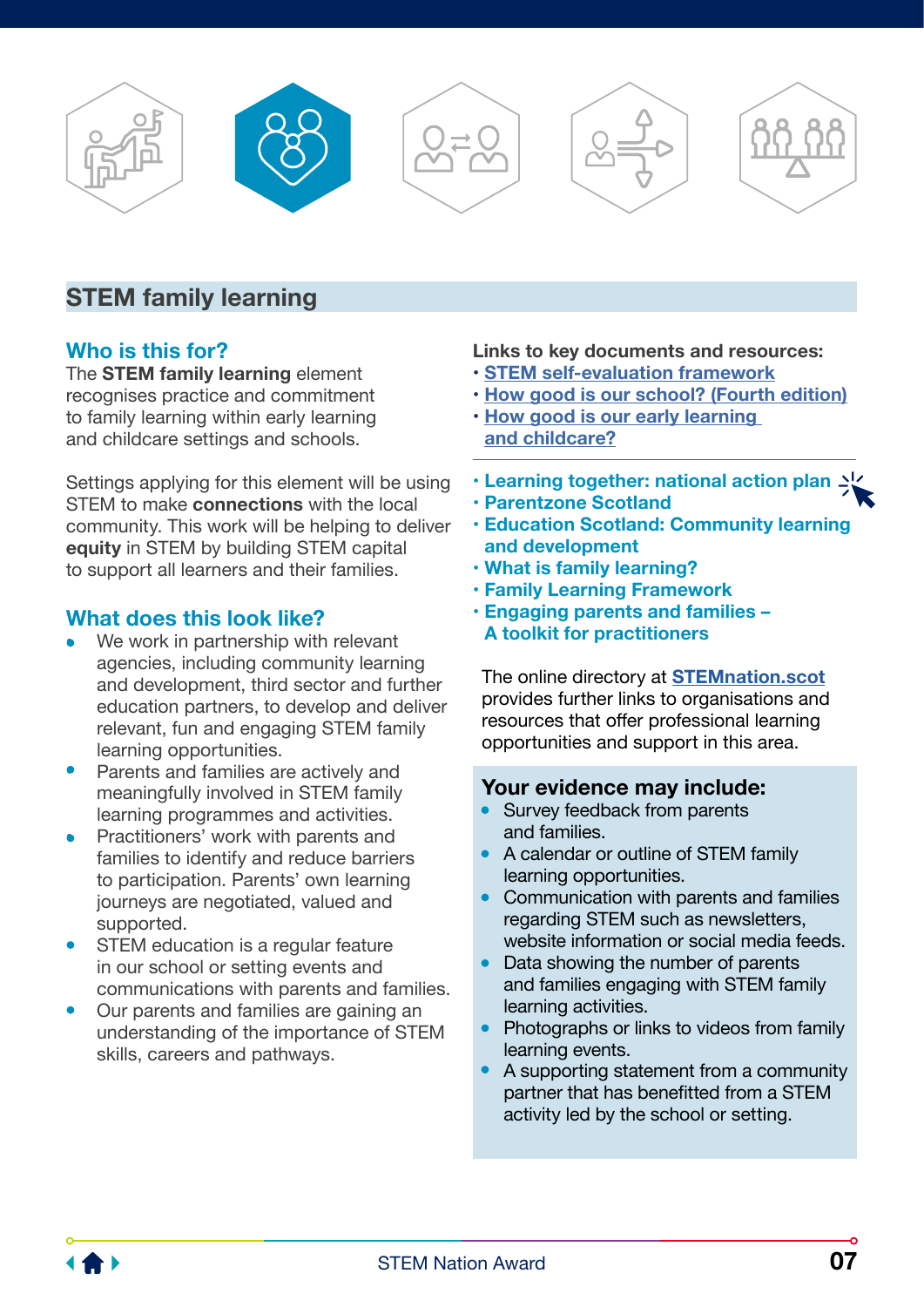<span id="page-9-0"></span>

### **Employability and STEM partnership working**

#### **Who is this for?**

The **Employability and STEM partnership working** element celebrates sustained collaboration between settings and their STEM partner(s).

Settings applying for this element will have developed structured and sustainable partnerships with employers and or STEM stakeholders. These partnerships will be helping to **inspire** learners and will be making **connections** to the world of work.

#### **What does this look like?**

- Our partnerships with employers, our regional college and or other STEM stakeholders enable us to deliver a wide range of STEM activities.
- Our partnership work supports professional learning and helps to build practitioner's leadership capacity and understanding of STEM workplaces, training and career opportunities.
- Employability skills, as outlined in the Career Education Standard (3-18), are being developed through STEM contexts.
- We work with our partners to promote positive perceptions of STEM that challenge stereotypes and preconceptions, plan a range of learning pathways in STEM and inspire learners and their families.

#### **Links to key documents and resources:**

- **[STEM self-evaluation framework](https://education.gov.scot/improvement/learning-resources/STEM-self-evaluation)**
- **[How good is our school? \(Fourth edition\)](https://education.gov.scot/improvement/self-evaluation/HGIOS4)**
- **[How good is our early learning](https://education.gov.scot/improvement/self-evaluation/how-good-is-our-early-learning-and-childcare/)  [and childcare?](https://education.gov.scot/improvement/self-evaluation/how-good-is-our-early-learning-and-childcare/)**
- **[Building the Curriculum 4: Skills for](https://education.gov.scot/education-scotland/scottish-education-system/policy-for-scottish-education/policy-drivers/cfe-building-from-the-statement-appendix-incl-btc1-5/building-the-curriculum)  [learning, life and work](https://education.gov.scot/education-scotland/scottish-education-system/policy-for-scottish-education/policy-drivers/cfe-building-from-the-statement-appendix-incl-btc1-5/building-the-curriculum)**
- **[Education Scotland: Developing the](https://education.gov.scot/education-scotland/scottish-education-system/policy-for-scottish-education/policy-drivers/developing-the-young-workforce-dyw/)  [Young Workforce \(DYW\)](https://education.gov.scot/education-scotland/scottish-education-system/policy-for-scottish-education/policy-drivers/developing-the-young-workforce-dyw/)**
- **[Education-Employer Partnerships:](https://education.gov.scot/improvement/self-evaluation/education-employer-partnerships)  [Key documents and tools](https://education.gov.scot/improvement/self-evaluation/education-employer-partnerships)**
- **[Work Placements Standard](https://education.gov.scot/Documents/DYW_WorkPlacementStandard0915.pdf)**
- **[Career Education Standard \(3-18](https://www.education.gov.scot/Documents/dyw2-career-education-standard-0915.pdf))**
- **[My World of Work](https://www.myworldofwork.co.uk)**
- **[STEM Ambassadors Network](https://www.stem.org.uk/stem-ambassadors)**

The online directory at **[STEMnation.scot](http://STEMnation.scot)** provides further links to organisations and resources that offer professional learning opportunities and support in this area.

- Supporting statement from your STEM partner(s).
- Partnership agreement(s).
- • Details of activities and events that have been co-designed and planned with your STEM partner(s).
- Feedback from learners, families or STEM partners following on from their engagement with a STEM partnership activity.
- Learner profiles showing development of employability skills.
- Photographs or links to videos of learners working with your STEM partner(s).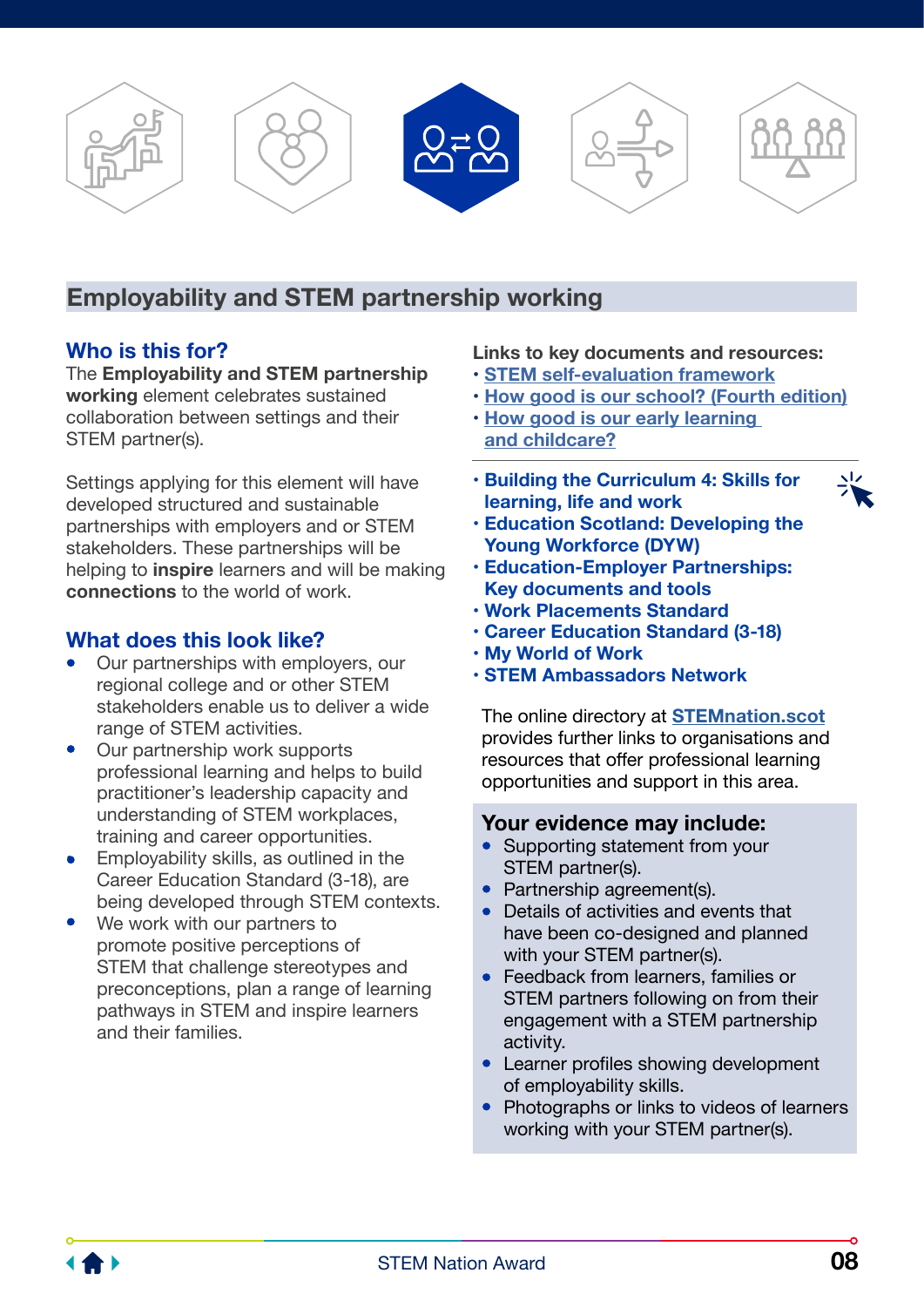<span id="page-10-0"></span>

### **STEM curriculum and learner pathways**

#### **Who is this for?**

The **STEM curriculum and learner pathways** element recognises the work of settings in developing an **inspiring** STEM curriculum.

Settings applying for this element will have considered the needs of all learners when designing their STEM learner pathways. The STEM curriculum will be delivered through the four contexts of learning: curriculum areas, interdisciplinary learning, personal achievement and the wider life of the school or setting.

#### **What does this look like?**

- STEM is helping us to deliver literacy, numeracy, Learning for Sustainability and digital literacy through engaging contexts.
- We are using creative approaches in STEM to promote curiosity, open-mindedness, imagination and problem-solving.
- Collaboration with learning community colleagues is helping us to improve continuity and progression in STEM learning.
- We are helping learners develop a belief in their own abilities. The support we provide to learners and their families helps learners make informed choices about STEM learner pathways.
- We encourage all learners to develop a wide range of skills and take account of labour market needs when planning the curriculum to prepare learners for a variety of STEM careers.

#### **Links to key documents and resources:**

- **[STEM self-evaluation framework](https://education.gov.scot/improvement/learning-resources/STEM-self-evaluation)**
- **[How good is our school? \(Fourth edition\)](https://education.gov.scot/improvement/self-evaluation/HGIOS4)**
- **[How good is our early learning](https://education.gov.scot/improvement/self-evaluation/how-good-is-our-early-learning-and-childcare/)  [and childcare?](https://education.gov.scot/improvement/self-evaluation/how-good-is-our-early-learning-and-childcare/)**
- **[Building the Curriculum 3: A framework](https://education.gov.scot/education-scotland/scottish-education-system/policy-for-scottish-education/policy-drivers/cfe-building-from-the-statement-appendix-incl-btc1-5/building-the-curriculum)  [for learning and teaching](https://education.gov.scot/education-scotland/scottish-education-system/policy-for-scottish-education/policy-drivers/cfe-building-from-the-statement-appendix-incl-btc1-5/building-the-curriculum)**
- **[Scotland's Curriculum](https://scotlandscurriculum.scot)**
- **[Planning for and evaluating creativity](https://education.gov.scot/improvement/self-evaluation/planning-for-and-evaluating-creativity/)**
- **[Learning for Sustainability resources](https://education.gov.scot/improvement/learning-resources/a-summary-of-learning-for-sustainability-resources)**
- **[Professional development](https://education.gov.scot/improvement/learning-resources/support-for-professional-development-in-outdoor-learning/)  [in outdoor learning](https://education.gov.scot/improvement/learning-resources/support-for-professional-development-in-outdoor-learning/)**
- **[Digital Learning and Teaching Strategy](https://education.gov.scot/improvement/practice-exemplars/enhancing-learning-and-teaching-through-the-use-of-digital-technology-a-digital-learning-and-teaching-strategy-for-scotland/)**

The online directory at **[STEMnation.scot](http://STEMnation.scot)** provides further links to organisations and resources that offer professional learning opportunities and support in this area.

- An overview of your STEM curriculum and learner pathways.
- Details of your senior phase STEM offer and curriculum model (for secondary schools only).
- Collaborative planning documents from relevant stages, departments or settings within the learning community
- Samples of learner's work. demonstrating STEM skills including creativity and innovation.
- Photographs or links to videos of STEM-themed transition days or Learning for Sustainability and outdoor learning activities.

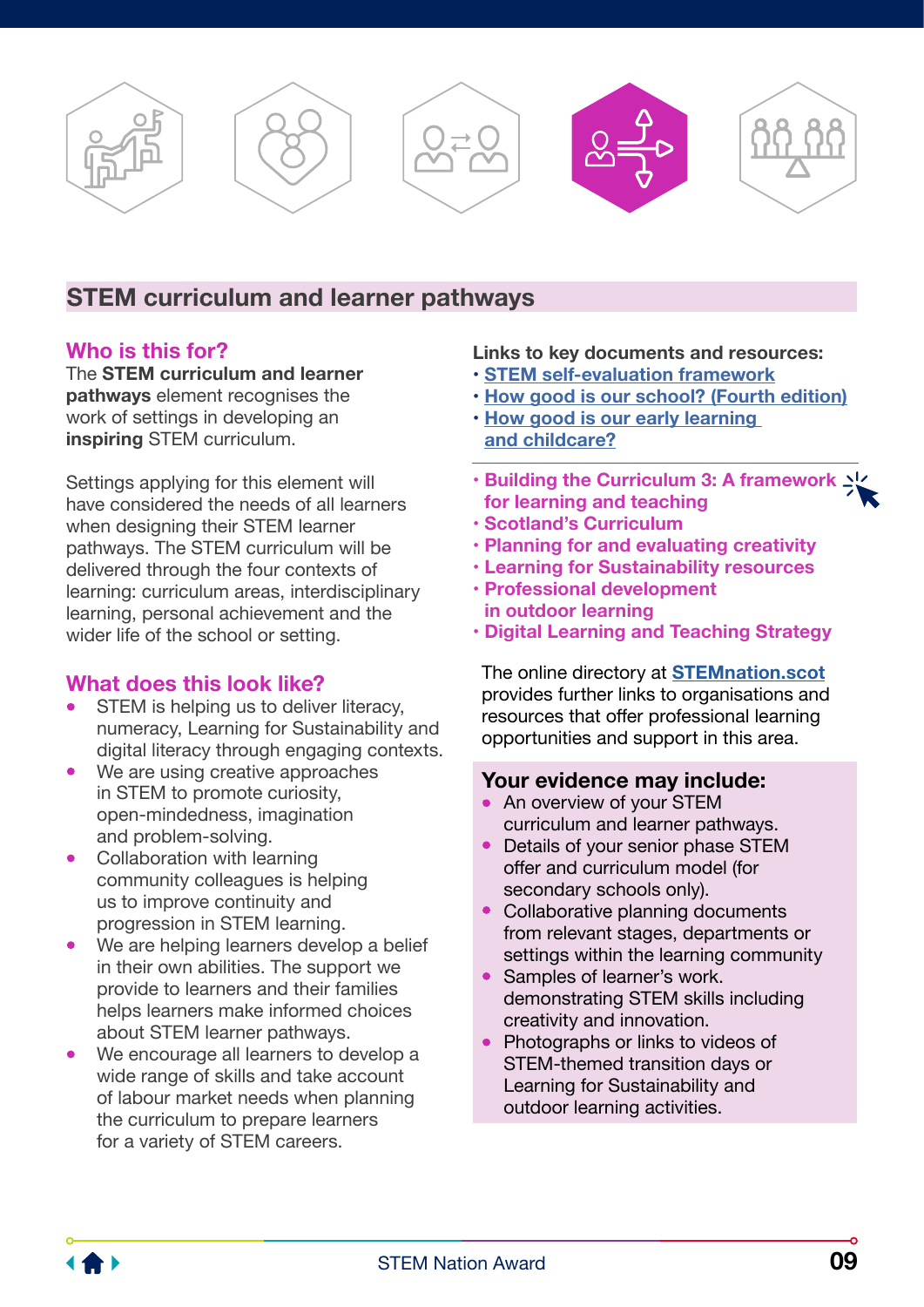<span id="page-11-0"></span>









### **Equity and equality in STEM**

#### **Who is this for?**

The **Equity and equality in STEM** element celebrates the work settings are undertaking to address the issues of equity and equality in STEM.

Settings applying for this element will have placed **equity** and inclusion at the heart of their STEM curriculum.

#### **What does this look like?**

- We are taking steps to improve gender balance, equality of opportunity, equity, diversity and inclusion through STEM.
- Sustained action challenges gender stereotypes and addresses practitioners' own unconscious bias.
- All learners across our setting are given opportunities for personal achievement in STEM.
- Preconceptions about career and learning pathways are being challenged. We actively seek opportunities to celebrate diversity in the STEM workforce.
- Our tracking and monitoring process helps us plan interventions to ensure progress and effective skills development, particularly for learners who face additional barriers.
- STEM learning has a positive impact on attainment and achievement in literacy, numeracy, health and wellbeing and across STEM curricular areas.

#### **Links to key documents and resources:**

- **[STEM self-evaluation framework](https://education.gov.scot/improvement/learning-resources/STEM-self-evaluation)**
- **[How good is our school? \(Fourth edition\)](https://education.gov.scot/improvement/self-evaluation/HGIOS4)**
- **[How good is our early learning](https://education.gov.scot/improvement/self-evaluation/how-good-is-our-early-learning-and-childcare/)  [and childcare?](https://education.gov.scot/improvement/self-evaluation/how-good-is-our-early-learning-and-childcare/)**
- **[Education Scotland: Improving](https://education.gov.scot/improvement/learning-resources/improving-gender-balance-3-18)  [gender balance and equalities 3-18](https://education.gov.scot/improvement/learning-resources/improving-gender-balance-3-18)**



• **[Gender equal play in early](https://hub.careinspectorate.com/how-we-support-improvement/care-inspectorate-programmes-and-publications/gender-equal-play-in-early-learning-and-childcare/)  [learning and childcare](https://hub.careinspectorate.com/how-we-support-improvement/care-inspectorate-programmes-and-publications/gender-equal-play-in-early-learning-and-childcare/)**

The online directory at **[STEMnation.scot](http://STEMnation.scot)** provides further links to organisations and resources that offer professional learning opportunities and support in this area.

- Improvement plans showing a wholesetting approach to tackling stereotypes, unconscious bias and inequity in STEM.
- Plans showing how learning about equity and equality is being embedded in the curriculum for all learners.
- Planning documents, resources and or evidence of interventions which tackle preconceptions about career and learning pathways.
- Tracking data or surveys that show changes in engagement and attitudes or improvements in attainment over time.
- Evidence of practitioners engaging with professional learning and research.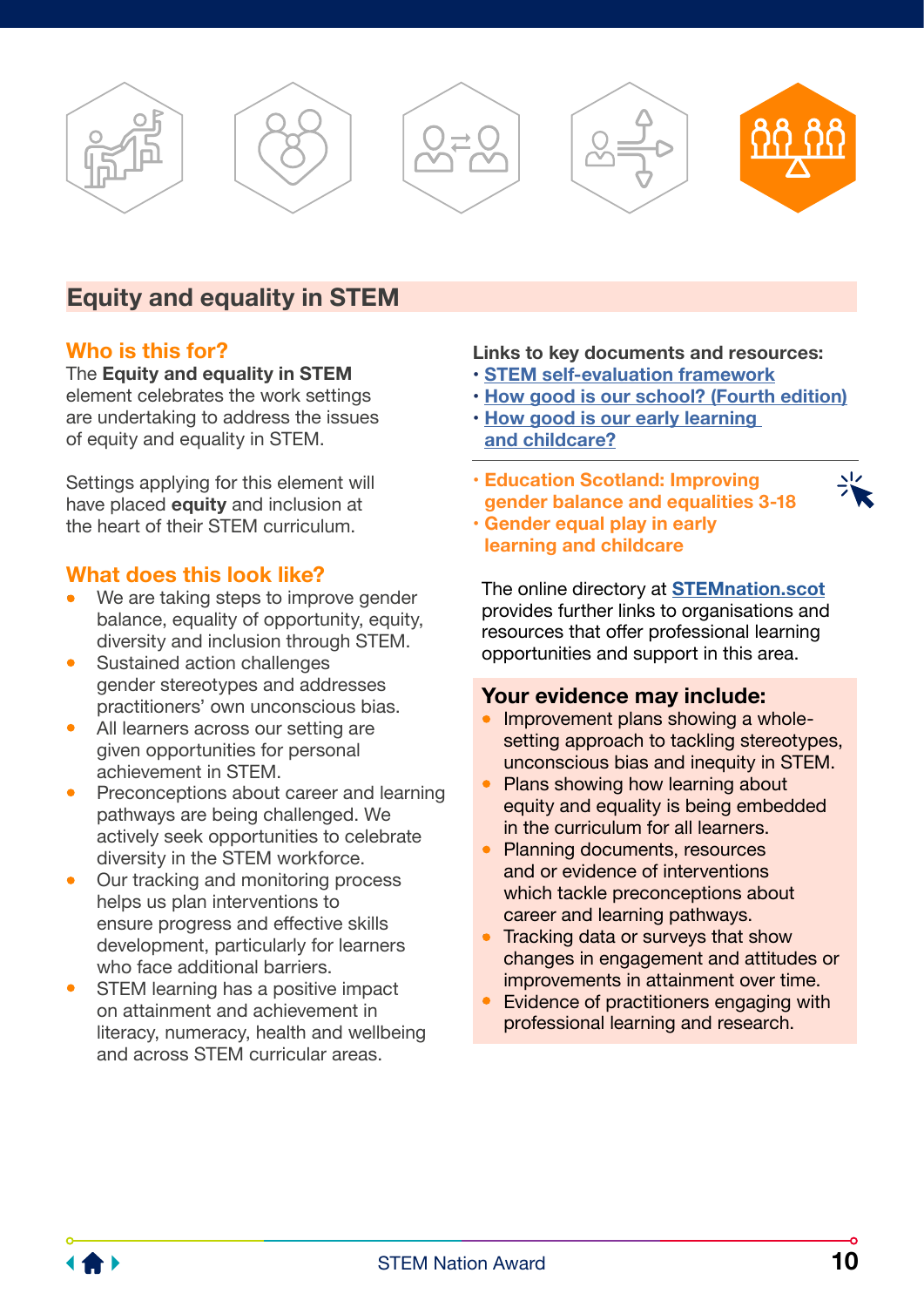# <span id="page-12-0"></span>**Action plan and validation**

## **What happens next?**

The STEM Nation Award programme has been designed to help individual settings improve their STEM practice. It also seeks to build the capacity of all schools and settings across Scotland to deliver excellent STEM learning experiences for our children and young people. The STEM Nation Award application process involves settings sharing details of their STEM action plan with the validation team.

The **[appendix](#page-13-0)** includes an action plan template that you may wish to use. The template encourages you to outline the strengths of your setting and to identify next steps to support continuous improvement. It also prompts you to explain how you will share your learning and successes with others in your learning community, authority and or region. The task breakdown asks you to consider which staff and stakeholders are responsible for, accountable for, consulted on and informed of each action.

Although this guidance includes an action plan template there is no expectation that all settings will use this tool. You may already have an existing action plan for a STEM working group or a STEM section on your school or setting improvement plan. We encourage settings with existing STEM action plans to submit these rather than completing additional paperwork. We do, however, ask that your plan includes explicit details of how you intend to share your STEM practice. This may feature as part of the plan itself or as a supplementary document.

The final stage of the application process is validation. We will contact you once your element evidence has been reviewed to invite you to participate in the next validation window. Validation will be completed on a regional basis and therefore local arrangements may differ slightly. The most up-to-date information for validation in your region will always be available on **[STEMnation.scot](http://STEMnation.scot)**.

The STEM Nation Award is valid for a period of three years. Settings looking to renew their award status at the end of this period will be eligible for fast-track approval. You will be asked to submit a revised STEM action plan and a brief update of element evidence. Your submission should demonstrate STEM practice which has been maintained, improved and introduced following your original application. You may wish to use the action plan template in the appendix. Further guidance on the element evidence required for fast-track approval can be found on **[STEMnation.scot](http://STEMnation.scot)**.

#### **Are you interested in becoming a validator?**

We are always looking for people to join our validation team in a number of different roles. You may come from an education or STEM industry background. Validators have the opportunity to see some of the most innovative and exciting STEM practice across Scotland. If you are interested, please contact us at this address: **[STEM@educationscotland.gov.scot](mailto:STEM%40educationscotland.gov.scot?subject=)**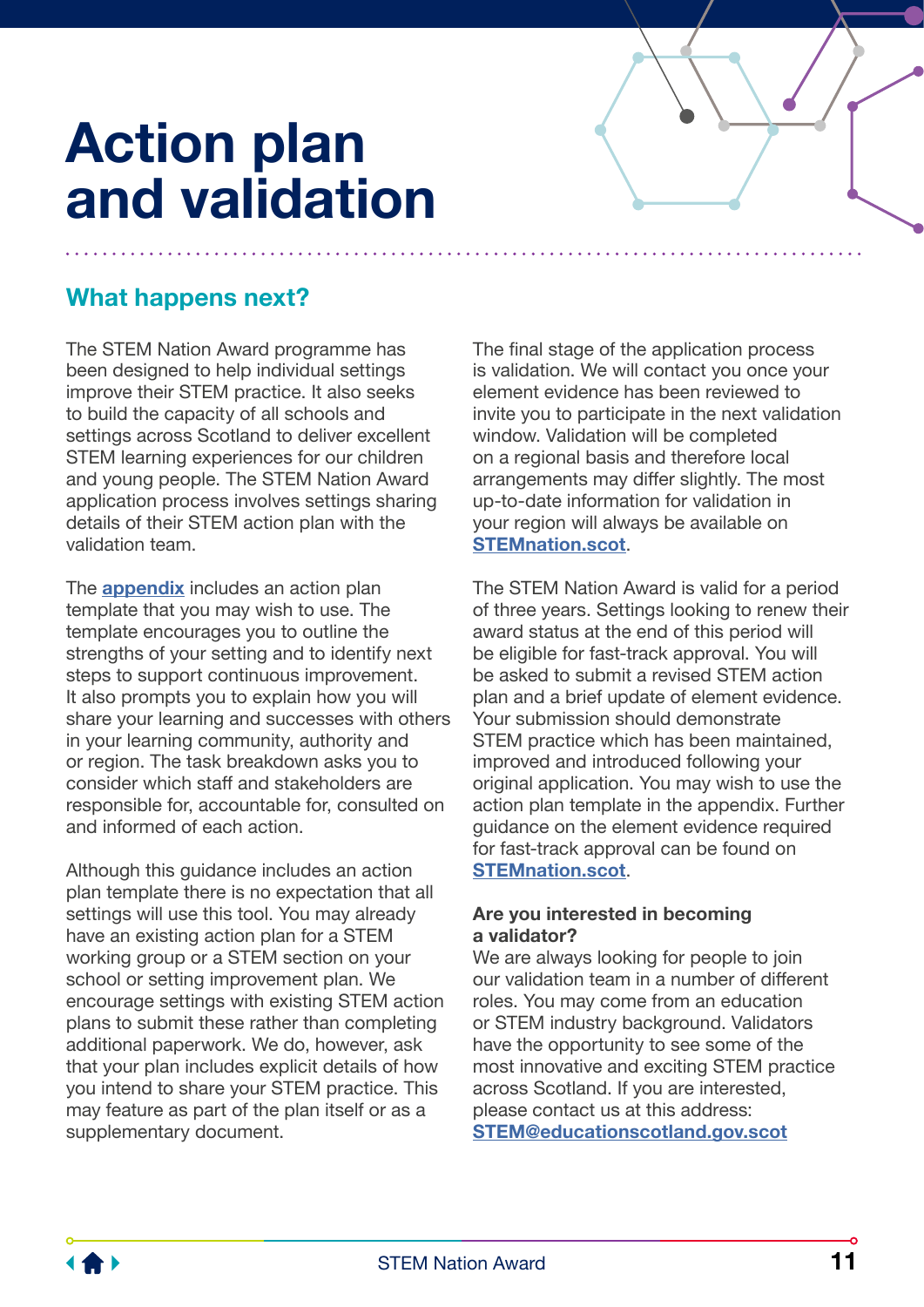<span id="page-13-0"></span>

## **Appendix: STEM action plan template**

| Name of setting         |                         |
|-------------------------|-------------------------|
| <b>SEED / CS number</b> |                         |
|                         |                         |
| <b>Staff involved</b>   | <b>Key stakeholders</b> |

| <b>Our current strengths</b> |  |
|------------------------------|--|
|                              |  |
|                              |  |

| Start date | <b>Progress review date</b> | <b>Completion date</b> |
|------------|-----------------------------|------------------------|
|            |                             |                        |

| <b>Successful outcomes</b><br>What impact do we want to achieve? | <b>Evidence and evaluation</b><br>How will we gather evidence of impact? |
|------------------------------------------------------------------|--------------------------------------------------------------------------|
|                                                                  |                                                                          |
|                                                                  |                                                                          |
|                                                                  |                                                                          |
| <b>Challenges</b><br>What might hinder success?                  | <b>Solutions</b><br>How can we overcome these challenges?                |
|                                                                  |                                                                          |
|                                                                  |                                                                          |
|                                                                  |                                                                          |

**Resources and staff development needs**  What will we need to support this?

**Sharing learning and supporting others** How will we share our learning with others in our learning community / authority / region / country?



 $\bullet$ 

ı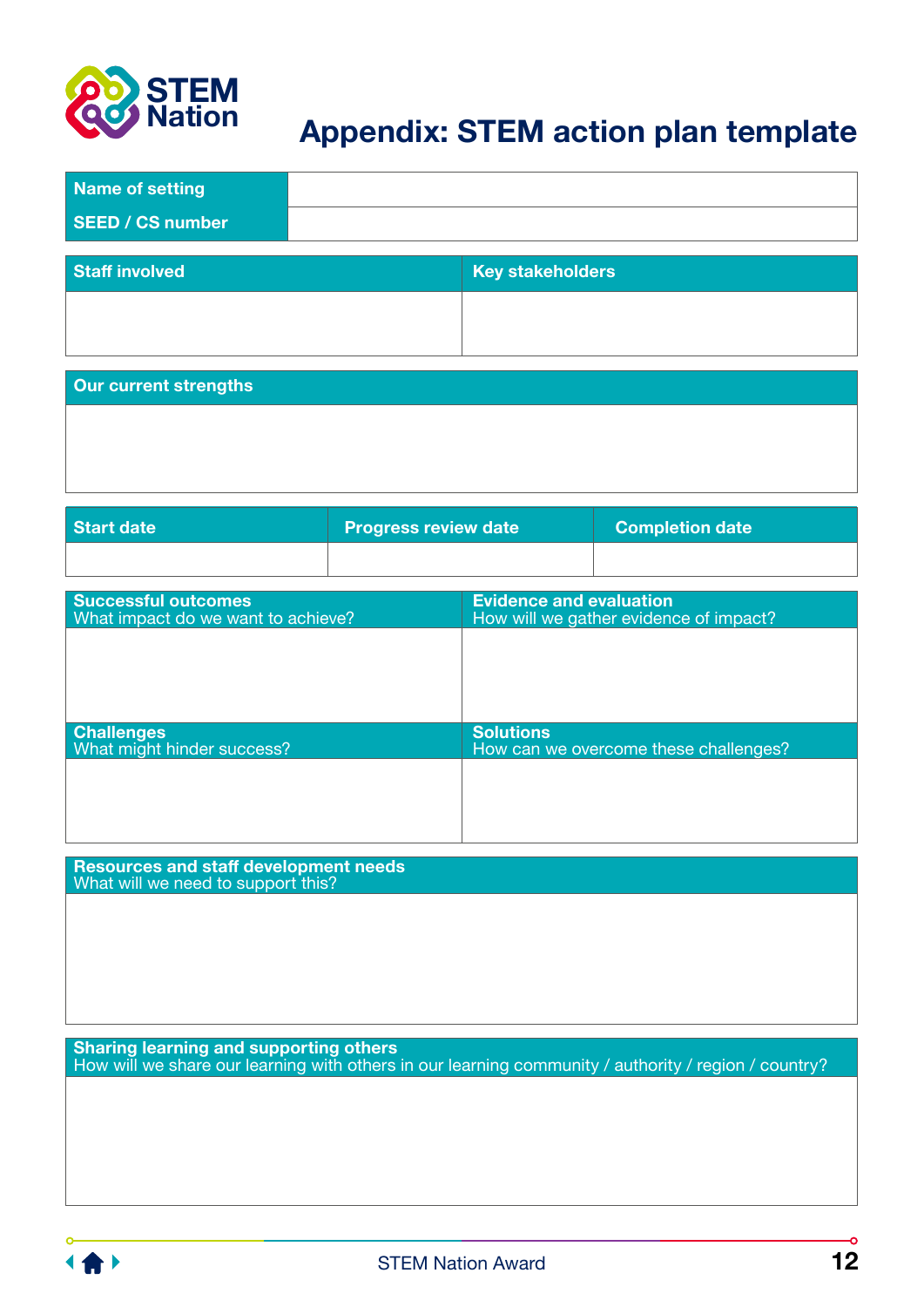

# **Appendix: STEM action plan template**

| RACI Who is Responsible, Accountable, Consulted and Informed?  |                                                                                                                                       |                |  |  |
|----------------------------------------------------------------|---------------------------------------------------------------------------------------------------------------------------------------|----------------|--|--|
| <b>Breakdown of tasks</b>                                      | <b>Staff and stakeholders</b>                                                                                                         | By when?       |  |  |
| e.g. Set up calendar of<br>meetings for STEM working<br>group. | Anne Example – Principal Teacher ( <b>R</b> & <b>A</b> )<br>Working group members ( <b>R</b> , <b>A</b> , <b>C</b> )<br>All staff (I) | August<br>2021 |  |  |
|                                                                |                                                                                                                                       |                |  |  |
|                                                                |                                                                                                                                       |                |  |  |
|                                                                |                                                                                                                                       |                |  |  |
|                                                                |                                                                                                                                       |                |  |  |
|                                                                |                                                                                                                                       |                |  |  |
|                                                                |                                                                                                                                       |                |  |  |
|                                                                |                                                                                                                                       |                |  |  |
|                                                                |                                                                                                                                       |                |  |  |
|                                                                |                                                                                                                                       |                |  |  |
|                                                                |                                                                                                                                       |                |  |  |
|                                                                |                                                                                                                                       |                |  |  |
|                                                                |                                                                                                                                       |                |  |  |
|                                                                |                                                                                                                                       |                |  |  |



-O